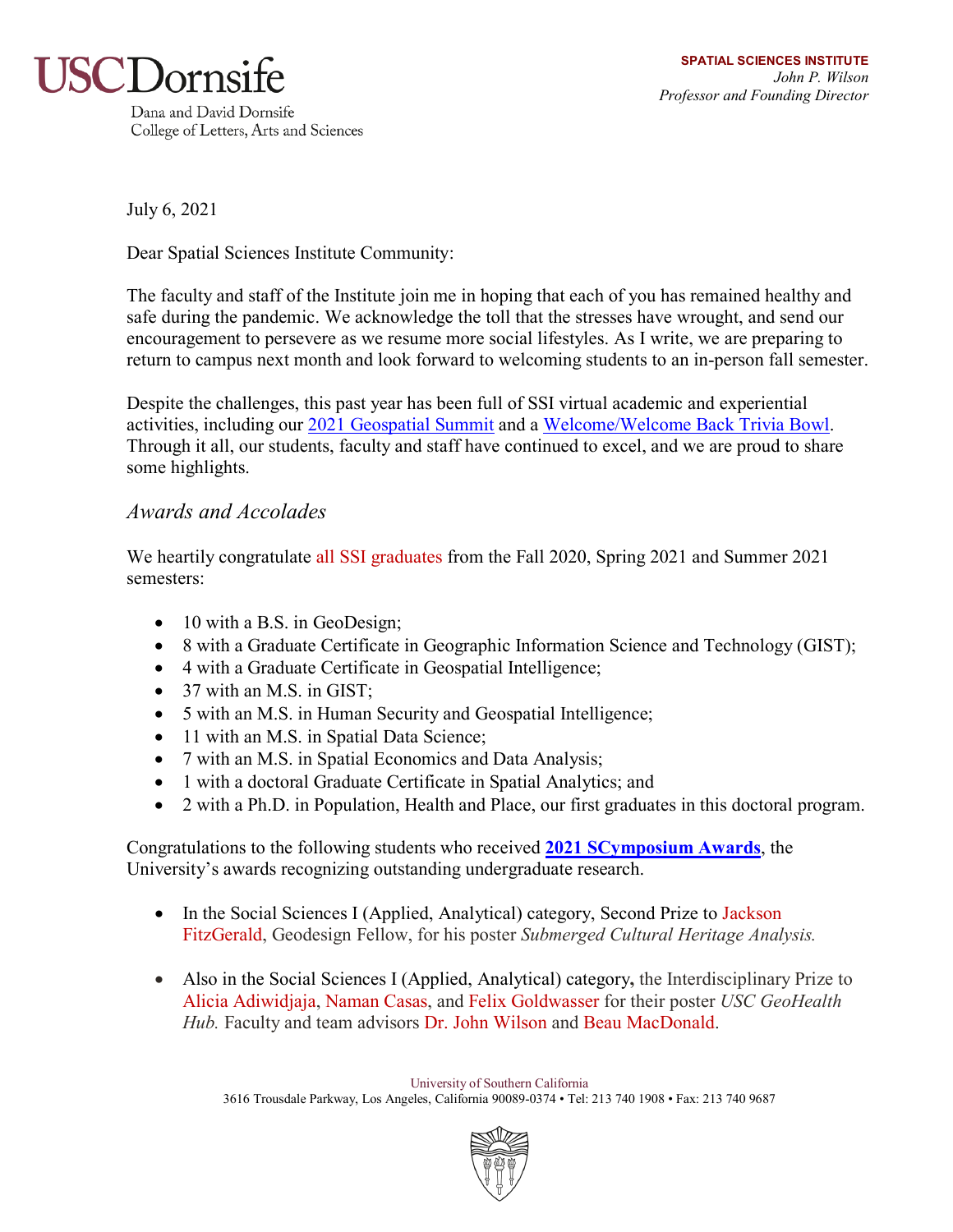- In the Digital Media category, Honorable Mention to Kristin Wong for her poster *The La Brea Tar Pits: An Ice Age Storymap.* Faculty advisor Dr. Jennifer Swift.
- From the USC Schwarzenegger Institute, Second Prize to Cameron Audras for his poster *Reconciling Industrial-Scale Solar Siting and Community Concerns in the Mojave Using Mixed Methodologies*. Faculty advisor Dr. Jennifer Bernstein.
- Also from the USC Schwarzenegger Institute, First Prize to Rachel Ablondi, Jackson FitzGerald, Seher Randhawa, and Erik Huisman for their poster *USC Urban Trees Initiative*. Faculty and team advisors Dr. John Wilson and Beau MacDonald.

We also warmly congratulate the following individuals on receiving awards announced at graduation:

- Johanna Avelar, graduating this year from our Ph.D. in Population, Health and Place program, for receiving the **Order of Arete**, the highest honor accorded graduate students upon completion of their academic programs, recognizing notable contributions to the university, academic discipline, community or world at large, while demonstrating significant depth and scope of responsibility;
- Jasmine Wu, recipient of the **USC Emma Josephine Bradley Bovard Award**, recognizing graduating senior women who have attained the highest grade point average and contributed the most extracurricular service to the university, and a **USC Academic Achievement Award**;
- Cameron Audras and Jasmine Wu for receiving the University distinction as a **Discovery Scholar**, recognizing graduating seniors who have excelled academically while making a meaningful contribution to their field of study through exceptional new scholarship or artistic work;
- Seher Randhawa for receiving the University distinction as a **Renaissance Scholar**, recognizing undergraduates who have excelled academically while pursuing at least two widely separate fields of study;
- the four SSI undergraduates who received the USC **Order of Troy**, recognizing academic excellence while making significant contributions outside the classroom: Cameron Audras, Young-Kyung Kim, Cameron Levine, and Seher Randhawa; and
- Cameron Levine and Jasmine Wu, this year's B.S. in GeoDesign majors who graduated with **departmental honors**.
- the **2021 M. S. in GIST thesis prize winners**:
	- $\triangleright$  First prize to Bryna Mills for her thesis "An Exploration of the Spatiotemporal Distribution of Snow Crab (*Chionoecetes opilio*) in the Eastern Bering Sea: 1982–2018" (faculty advisor Dr. Jennifer Bernstein; committee members Dr. Laura Loyola and Dr. Elisabeth Sedano); and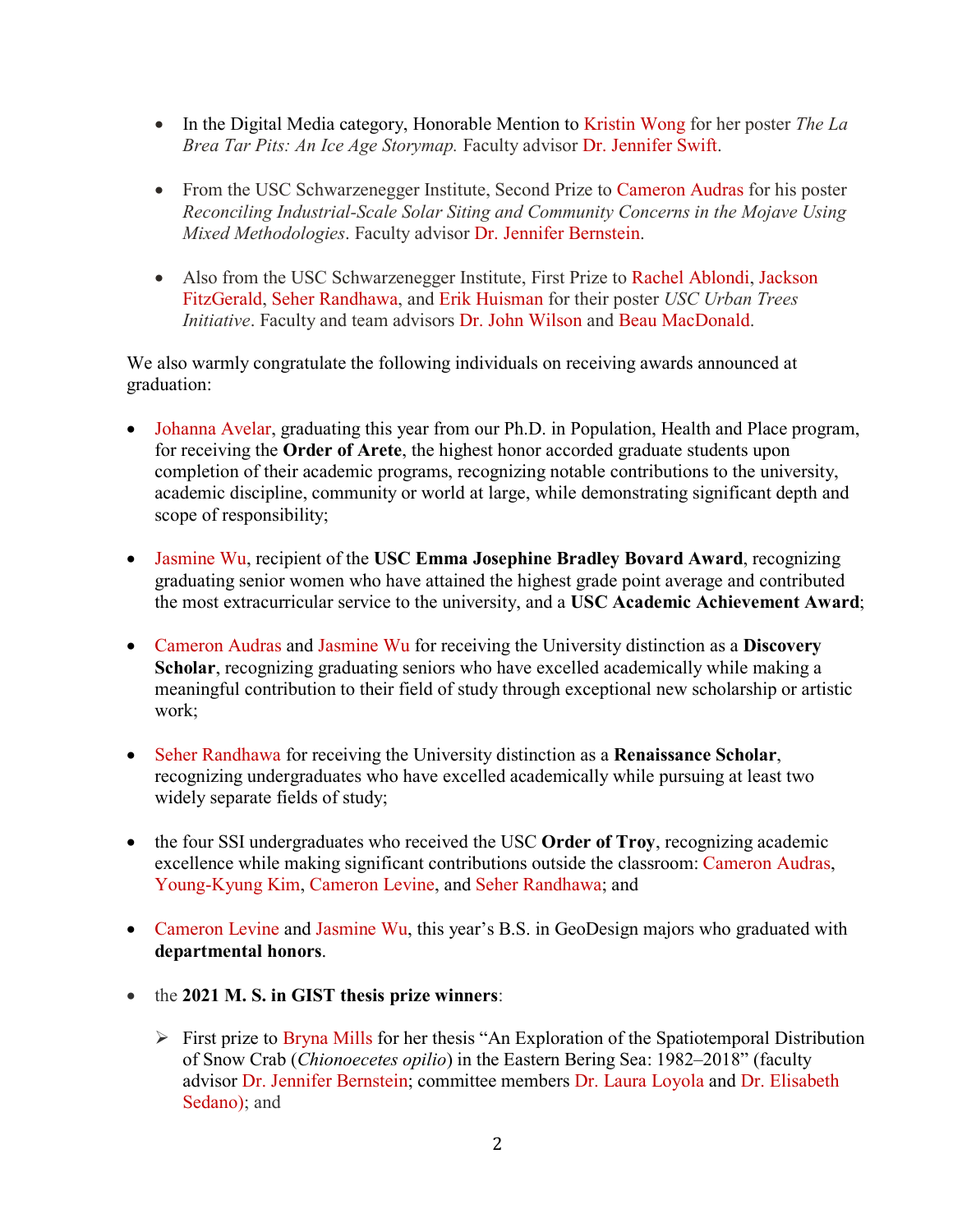- Second prize to Katrina Gressett for her thesis "Classifying Ash Cloud Attributes of Eyjafjallajkull Volcano, Iceland, using Satellite Remote Sensing" (faculty advisor Dr. Steven D. Fleming; committee members Dr. Andrew Marx and Dr. Darren Ruddell).
- Megan White, the 2021 USC **[Esri Innovation Program Student of the Year](https://spatial.usc.edu/megan-white-is-ssis-2021-esri-innovation-program-student-of-the-year/)**.

The following students and alumni received awards from external organizations. We sincerely congratulate:

- Alexa Weintraub as one of 10 finalists in the student category of the **[2020 ArcGIS StoryMaps](https://www.esri.com/en-us/arcgis/products/arcgis-storymaps/contest/overview)  [Competition for Sustainable Development Goals](https://www.esri.com/en-us/arcgis/products/arcgis-storymaps/contest/overview)** (SDGs), sponsored by GIS technology company Esri and the United Nations Sustainable Development Solutions Network, for her StoryMap ["Eating on the Streets: A New Pandemic Lifestyle",](https://dornsife.usc.edu/news/stories/3446/spatial-sciences-student-helps-nyc-move-outdoors/) which analyzed restaurant and transportation data to display other potential locations for Open Streets restaurants throughout New York's five boroughs (faculty advisor Dr. Leilei Duan);
- the 44 graduates from all of our academic programs who were this year's inductees into our **Nu [Theta Chapter of Gamma Theta Upsilon](https://spatial.usc.edu/usc-spatial-founds-new-gamma-theta-upsilon-chapter/)** (GTU), the international geographical honor society recognizing geography's next generation of leaders;
- Andrew Binder, Andrew Leung, Madeline Rouse, and Jasmine Wu, for their induction this year into **Phi Beta Kappa**, the nation's most prestigious academic honors society;
- Sara Evanoff, Bryna Mills, and Katrina Gressett, each from the M.S. in GIST Program, for their induction this year into **Phi Kappa Phi**;
- Bryna Mills as the winner of the **2021 Los Angeles Geospatial Summit Esri Poster Prize winner**;
- Cameron Levine as the winner of the **2021 Los Angeles Geospatial Summit Hexagon Poster Prize winner**; and
- Mia Poynor, winner of the **2020 Most Promising Female GEOINTer Award** from the U.S. Geospatial Intelligence Foundation.

In addition to these student accomplishments, we would like to take this opportunity to congratulate our **faculty who have received promotions** this year:

- Dr. Robert Vos to associate professor (teaching),
- Dr. Laura Loyola to assistant professor (teaching), and
- Dr. An-Min Wu to assistant professor (teaching).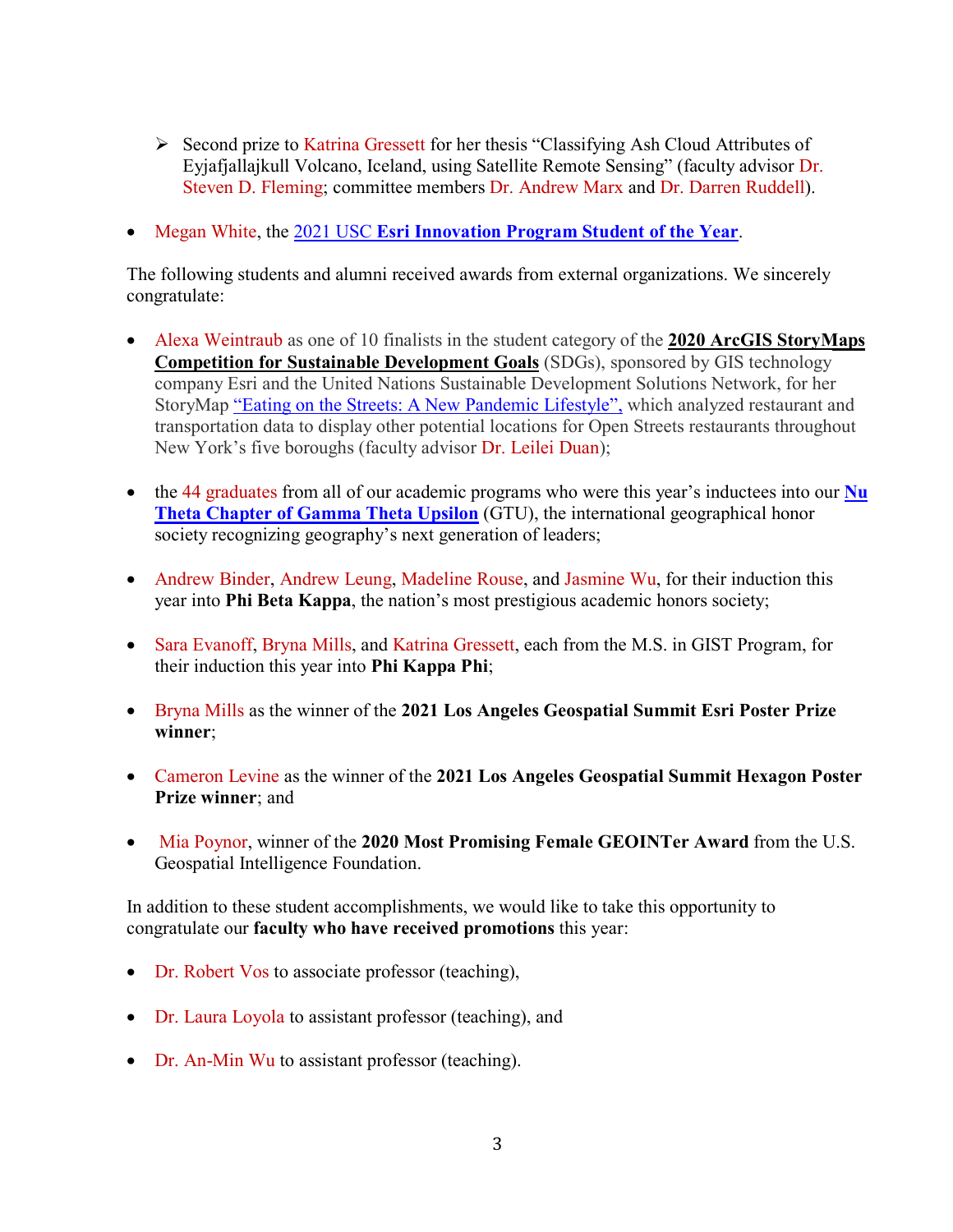We also congratulate Steven D. Fleming, Professor of the Practice with SSI and the USC Institute for Creative Technologies on receiving the **[2020 U.S. Geospatial Intelligence Foundation](https://spatial.usc.edu/continuing-a-lifetime-of-service-2/)  [Distinguished Academic Service Award.](https://spatial.usc.edu/continuing-a-lifetime-of-service-2/)**

# *GeoHealth and Human Well-Being*

Our initiatives at the intersection of population, health and place continue to grow in significance, especially in collaboration with faculty in the USC Keck School of Medicine (KSOM).

A [study](https://www.sciencedirect.com/science/article/pii/S221133552030125X?via%3Dihub#s0080) co-authored by researchers from SSI and KSOM Department of Preventive Medicine found that California neighborhoods where cannabis retailers are located tend to have higher proportions of Hispanic and Black residents, and lower proportions of whites, while also being poorer than those areas without such retailers. The SSI researchers were Dr. Robert O. Vos and GeoDesign major Jasmine Siyu Wu.

My research team's work with the Southern California Clinical and Translational Science Institute (SC-CTSI) seeks to connect environmental exposures and social determinants of health with electronic health records. SC-CTSI's work with the Southern California Environmental Health Sciences Center (SCEHSC) focuses on supporting the spatiotemporal modeling of various kinds of exposures across a variety of geographic scales.

We also are part of a large NIH-funded project that uses a natural experiment to examine the contextual effects on cardiometabolic health. Another project is working to predict the health benefits that would follow a series of proposed urban design interventions to reduce vehicle emissions in the City of Los Angeles.

This past year an SSI team has contributed data analytics to evaluate the state of food insecurity in Los Angeles County to help civic leaders chart a path to improve food justice, especially as it has been impacted by the COVID-19 pandemic. By integrating innovative data sources, our team identified dynamics in population food behaviors, food access, food security, and "last mile" food distributions in the county to better understand the state of resiliency and failures of the local food system. Joining me on the SSI team are SSI faculty affiliate Kayla de la Haye, project lead; SSI research scientist Kenan Li; and Population, Health and Place doctoral students Michelle Livings and Mengya Xu.

Read the results of their work:

- [Diet Changes in L.A. County During the COVID-19 Pandemic;](https://publicexchange.usc.edu/wp-content/uploads/2021/05/Diet-Changes-In-L.A.-County-During-The-COVID-19-Pandemic.pdf)
- [A Year of Food Insecurity in Los Angeles County During the COVID-19 Pandemic: Racial](https://publicexchange.usc.edu/wp-content/uploads/2021/02/A-Year-of-Food-Insecurity-in-Los-Angeles-County.pdf)  [and Ethnic Minorities Have Been Hardest Hit;](https://publicexchange.usc.edu/wp-content/uploads/2021/02/A-Year-of-Food-Insecurity-in-Los-Angeles-County.pdf)
- [The Impact of COVID-19 on Food Insecurity in Los Angeles County: April to May 2020;](https://publicexchange.usc.edu/wp-content/uploads/2020/07/USCLAC-Food-Insecurity-Report-April-%E2%80%93-May-2020.pdf) and
- [The Impact of COVID-19 on Food Insecurity in Los Angeles County: April to July 2020.](https://publicexchange.usc.edu/wp-content/uploads/2021/02/USC_LAC_Food_Insecurity_Report_April-July_2020.pdf)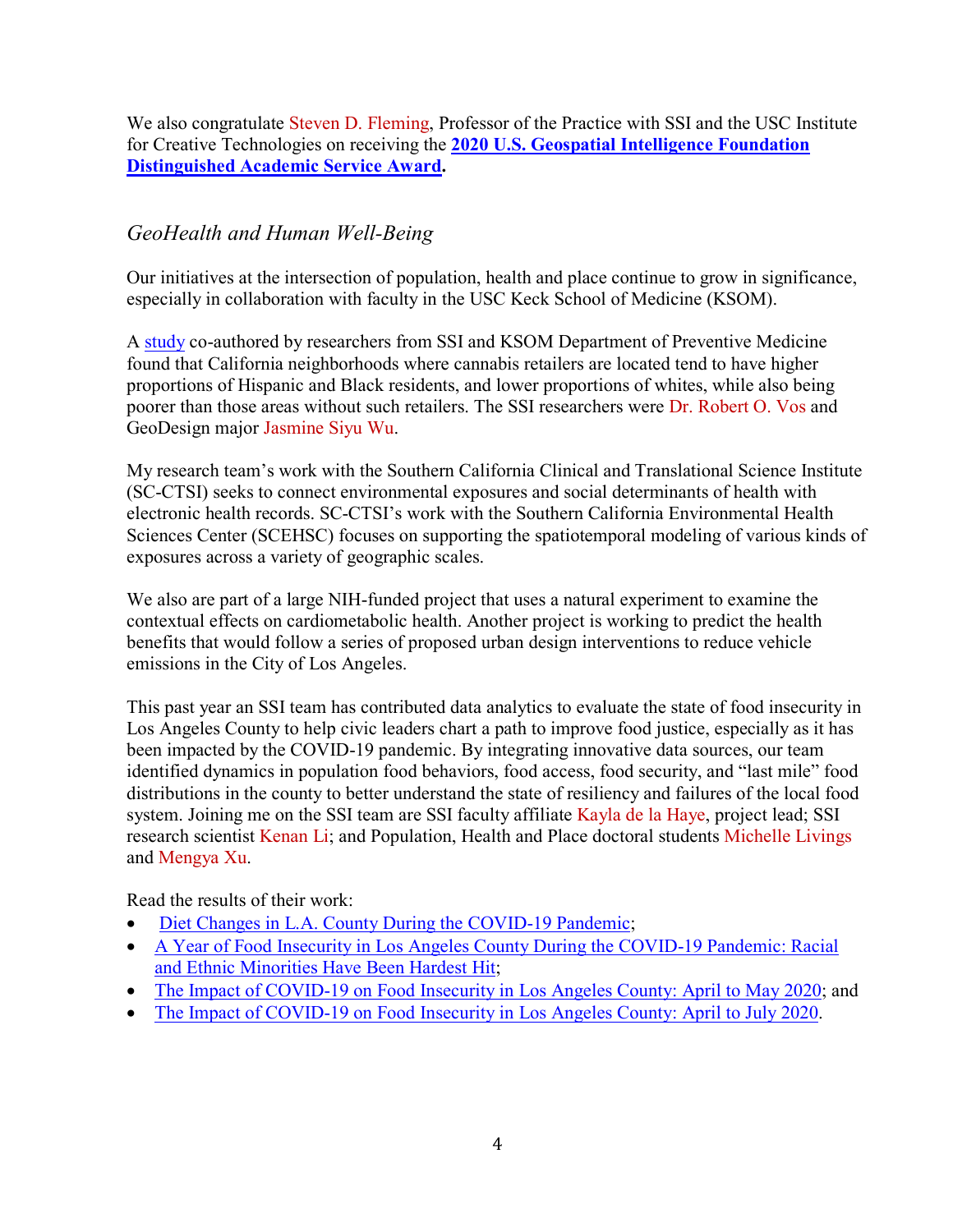In August, we will welcome an outstanding sixth cohort into our interdisciplinary Population, Health and Place Ph.D. program. We also recognize the many accomplishments of our Ph.D. candidates and students, including the following:

- Johanna Avelar: Recipient, University of California Global Health Institute (UCGHI) GloCal Health Postdoctoral Fellowship and first runner up recipient of the 13th Annual USC Graduate Research Symposium, Social Impact Paper Competition.
- Avery Everhart: Director of Finance, [Center for Applied Transgender Studies;](https://www.appliedtransstudies.org/)
- Shea Ellen Gilliam: Rosenberg, R., & **Gilliam, S.E.** (2021). Trans Geographies. In A. Goldberg, & G. Beemyn (Eds*.), The SAGE Encyclopedia of Trans Studies* (Vol. 1, pp. 342- 346). SAGE Publications, Inc. [https://www.doi.org/10.4135/9781544393858.n121;](https://www.doi.org/10.4135/9781544393858.n121)
- Yingyi Lin: Recipient, Dornsife Ph.D. Academy Scholarship and Research Fund Award and USC Small Grants for Trainee/Student, USC Center for the Changing Family; and the publications:
	- Brussoni M., Han C.S., **Lin Y.**, Jacob J., Pike I., Bundy A., Faulkner G., Gardy J., Fisher B., Mâsse L. Go Play Outside! A web-based and in-person risk reframing intervention to influence mothers' tolerance for, and parenting practices associated with, children's outdoor risky play: Results of a randomized controlled trial. *Journal of Medical Internet Research*. 2021;23(4):e24861 doi: 10.2196/24861;
	- Mâsse, L.C., O'Connor, T.M., **Lin, Y.** et al. Calibration of the food parenting practice (FPP) item bank: tools for improving the measurement of food parenting practices of parents of 5–12-year-old children. *International Journal of Behavior Nutrition and Physical Activity* 17, 140 (2020). [https://doi.org/10.1186/s12966-020-01049-9;](https://doi.org/10.1186/s12966-020-01049-9) and
	- Mâsse, L.C., O'Connor, T.M., **Lin, Y.** et al. The physical activity parenting practices (PAPP) item Bank: a psychometrically validated tool for improving the measurement of physical activity parenting practices of parents of 5–12-year-old children. *International Journal of Behavior Nutrition and Physical Activity* 17, 134 (2020). [https://do](https://do/) i.org/10.1186/s12966-020-01036-0;
- Michelle Livings: Student Editor, *[American Journal of Public Health](https://ajph.aphapublications.org/)* of the American Public Health Association;
- Bita Minaravesh: Hackman, D. A., Cserbik, D., Chen, J.-C., Berhane, K., **Minaravesh, B.**, McConnell, R., & Herting, M. M. (2021). Association of Local Variation in Neighborhood Disadvantage in Metropolitan Areas with Youth Neurocognition and Brain Structure. JAMA Pediatrics, e210426e210426. [https://doi.org/10.1001/jamapediatrics.2021.0426;](https://doi.org/10.1001/jamapediatrics.2021.0426)
- Sarah Van Norden: Recipient, [USC Graduate School Research Enhancement Fellowship;](https://awardsdatabase.usc.edu/app/detail.asp?FellowshipID=131)
- Li Yi: Recipient, the Theodore Hui-Wen Chen Endowed Fellowship for FY 2021and the [USC Gold Family Graduate Fellowship](https://dornsife.usc.edu/assets/sites/1244/docs/Dornsife_Fellowships_Gold_Hovel_DelAmo.pdf) for Summer 2021; and the publications:
	- 2021 **Yi, L.,** Mason, T.B., Yang, C.H., Chu, D., and Dunton, G.F. ["Longitudinal](https://journals.humankinetics.com/view/journals/jpah/aop/article-10.1123-jpah.2021-0177/article-10.1123-jpah.2021-0177.xml)  [associations between neighborhood park and open space access and children's](https://journals.humankinetics.com/view/journals/jpah/aop/article-10.1123-jpah.2021-0177/article-10.1123-jpah.2021-0177.xml)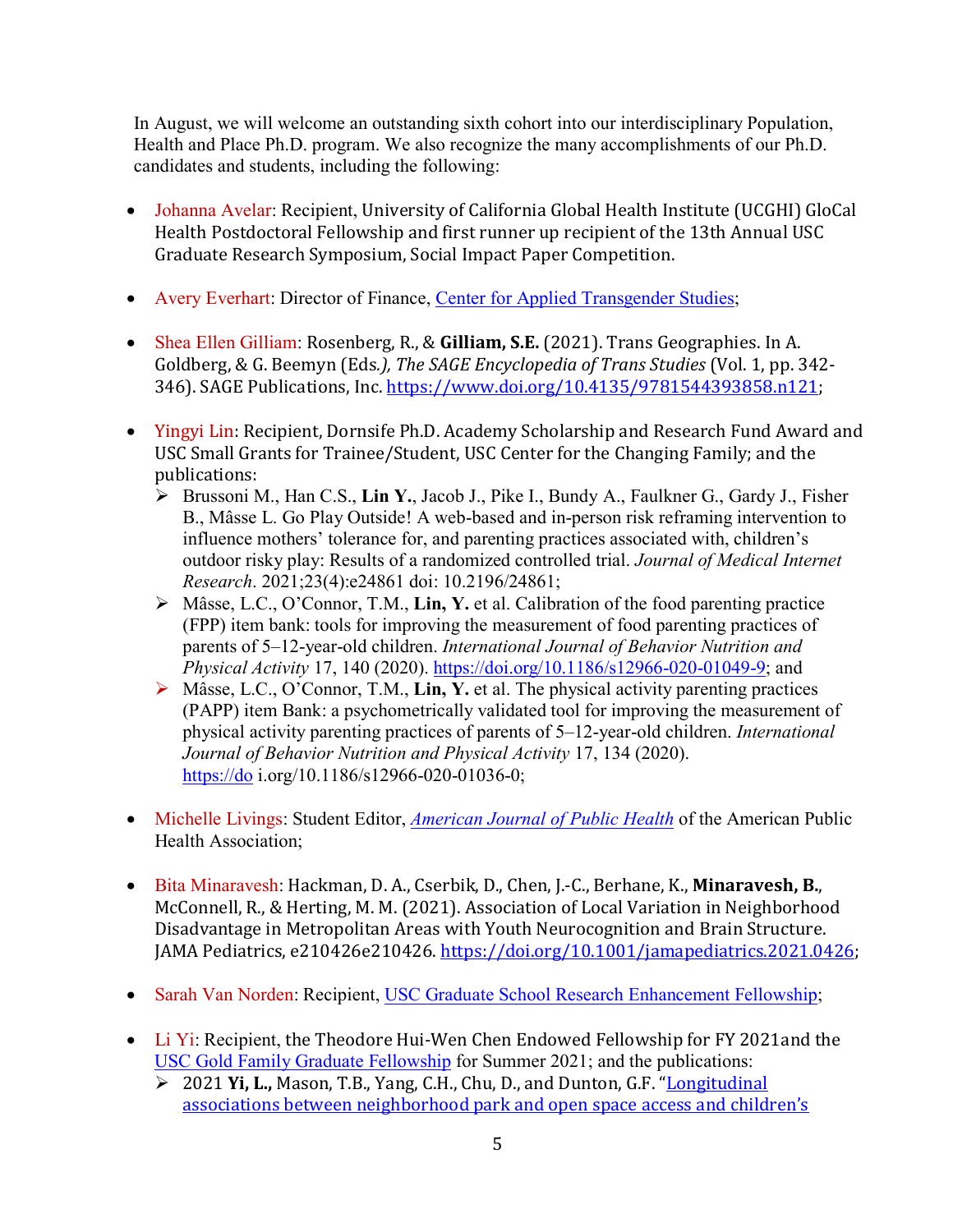[accelerometer-assessed measured physical activity: the](https://journals.humankinetics.com/view/journals/jpah/aop/article-10.1123-jpah.2021-0177/article-10.1123-jpah.2021-0177.xml) evidence from the MATCH [study.](https://journals.humankinetics.com/view/journals/jpah/aop/article-10.1123-jpah.2021-0177/article-10.1123-jpah.2021-0177.xml)" *Journal of Physical Activity and Health*;

- 2021 Do, B., Mason, T.B., **Yi, L**., Yang, C.H., and Dunton, G.F. ["Momentary associations](https://www.sciencedirect.com/science/article/pii/S1469029221000534?via%3Dihub)  [between stress and physical activity among children using ecological momentary](https://www.sciencedirect.com/science/article/pii/S1469029221000534?via%3Dihub)  [assessment."](https://www.sciencedirect.com/science/article/pii/S1469029221000534?via%3Dihub) *Psychology of Sport & Exercise*, 55; and
- 2021 Wang, S., Nicole, M., **Yi, L.**, Dunton, G.F., and Mason, T.B. "Interactions among reward sensitivity and fast-food access on healthy eating index scores in adolescents: A cross-sectional study." *International Journal of Environmental Research and Public Health*, in publication.

### *Designing Resilient Communities*

This year I was privileged to lead the **[USC Urban Trees Initiative](https://publicexchange.usc.edu/urban-trees-initiative/)**, a partnership with the City of Los Angeles to guide the growth of an urban forest of shade trees that benefit the health and quality of life for local communities. Using advanced mapping technology, air quality measurements and landscape architecture expertise, the project explores where, how many, and what type of new trees could be added to the five-square mile area near USC's Health Sciences campus. The SSI research team includes undergraduates Rachel Ablondi, Jackson FitzGerald, Erik Huisman, and Seher Randhawa, SSI GIS project specialist Beau MacDonald, and SSI faculty affiliates Esther Margulies of the USC School of Architecture and Will Berelson of the USC Dornsife Department of Earth Sciences. [Watch the video.](https://www.youtube.com/watch?v=CQXSOHPXRAw&t=7s&ab_channel=USCDornsifeCollegeofLetters%2CArtsandSciences) We will start work on phase two of this project this August.

A three-student SSI team launched the successful USC GeoHealth Hub application [https://usc-geohealth-hub-uscssi.hub.arcgis.com.](https://usc-geohealth-hub-uscssi.hub.arcgis.com/) Their effort leveraged an open-data platform to create an interactive website to host a variety of spatial and non-spatial data to allow a broad audience to participate in health research, access diverse health-related data, encourage healthy lifestyles and connect population, health, and place. The student team made multiple highly focused presentations that were critical in securing research funding and support from five GeoHealth Hub partners, including the Southern California Environmental Health Sciences Center, and four other Centers and Institutes associated with USC's Keck School of Medicine. Their academic recognition included an interdisciplinary first prize at the USCymposium. In 2021–2022, our student team will expand the GeoHealth Hub and build a new "USC Sustainability Hub"—a data platform that connects University Operations with academics to support overall USC Sustainability.

As the 2020-2021 Geodesign Fellows, Dan Accordino, Joan Lee, and Yocelyn Piña have been working with RETHINKHOUSING LA, a consortium developing small-scale housing with services for the homeless. We will be announcing the third cohort of this honors research program and their project this fall.

#### *Fostering Safe and Secure Communities*

Another research and academic area in which the Spatial Sciences Institute excels is the interdisciplinary domain of [human security and geospatial intelligence.](https://spatial.usc.edu/fostering-safe-communities/)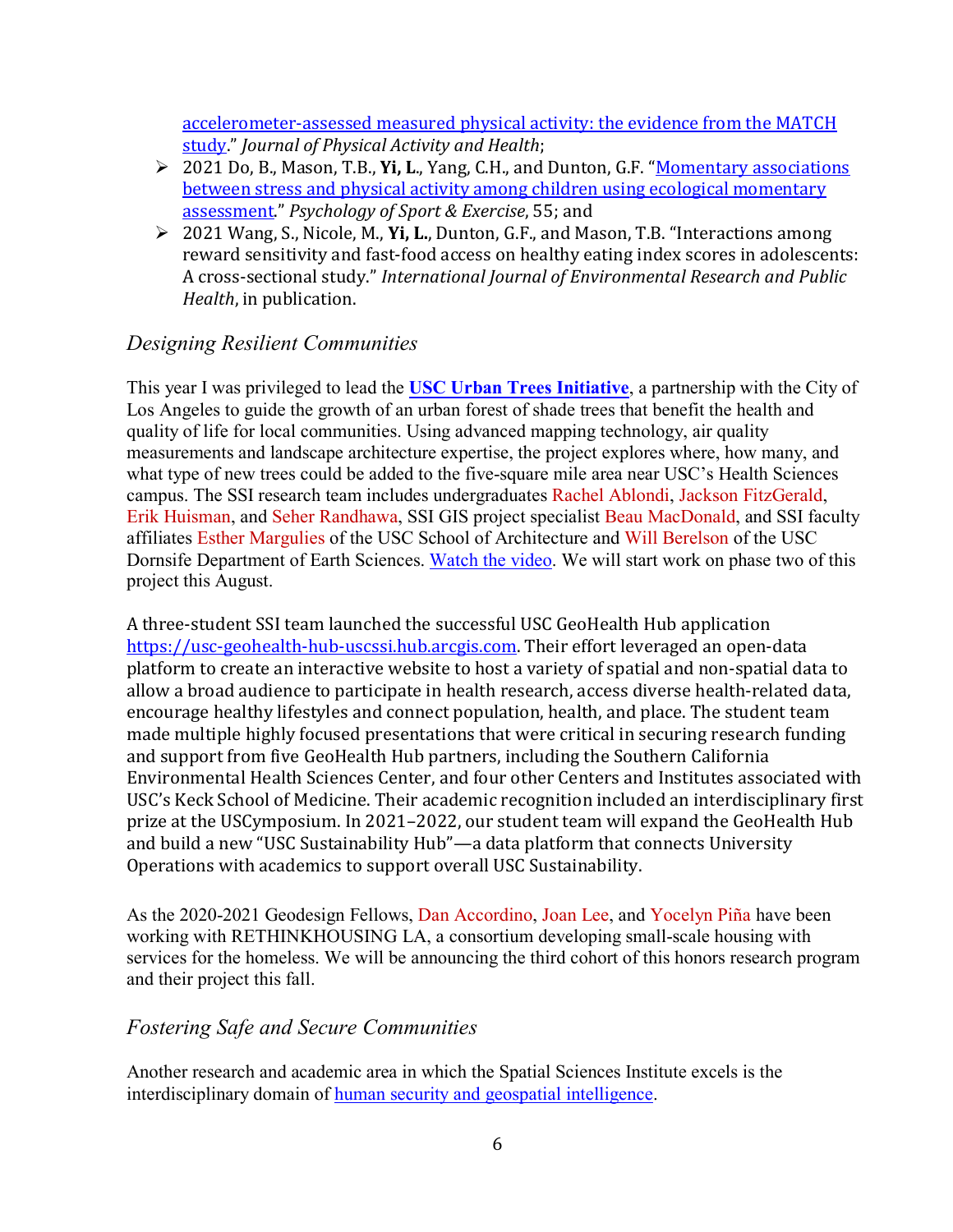Featured speakers from SSI in the U.S. Geospatial Intelligence Foundation (USGIF) GEOINT Community Forum "The Geospatial Metaverse – [Infrastructure, Tradecraft and Applications"](https://usgif.org/2021-the-geospatial-metaverse/) on March 9-10, 2021 were SSI faculty members Steven D. Fleming and Ryan McAlinden, SSI Managing Director Susan Kamei, and Michael Naber (M.S. Spatial Economics and Data Analysis  $'21$ ).

Dr. Fleming, John Pedersen (M.S. Human Security and Geospatial Intelligence '20), Kevin Mercy (M.S. GIST '20; minor in Geospatial Intelligence), Mia Poynor (minor in Geospatial Intelligence '19), and Young-Kyung Kim (minor in Geospatial Intelligence '21) were speakers at the USGIF 2020 GEOINTegration Summit held virtually on September 28-29, 2020.

SSI's Jason T. Knowles, Ph.D. and his team at his geospatial consulting firm GeoAcuity developed an innovative workflow to enable drones to capture imagery that first-responders need to understand the spread and impact of wildfires. Read more about GeoAcuity's work in [Esri's](https://www.esri.com/about/newsroom/arcnews/rapidly-processed-drone-imagery-improves-california-wildfire-response/)  [Winter 2021 issue of](https://www.esri.com/about/newsroom/arcnews/rapidly-processed-drone-imagery-improves-california-wildfire-response/) ArcNews.

Our student organization, SC Mappers, collaborated with the USC Libraries and USC students, faculty and staff, with counterparts at UCLA to host a  $72$ -hour mapathon in support of Humanitarian OpenStreetMap mapping projects. The combined USC and UCLA teams beat their goal of making more than 20,000 HOTOSM entries.

#### *Creating a Better World*

Our faculty and students continue to contribute to the scholarship in a wide range of fields. Here is just a sampling of recent publications:

Hill, Kristiane**;** Swift, Jennifer; Howard, Carrie; Farrell, Ainsley; and Lindsey, Emily L. [3D](https://www.sciencedirect.com/science/article/pii/S2212054820300667)  [Visualization of Subsurface Objects from La Brea Tar Pits, Los Angeles, CA.](https://www.sciencedirect.com/science/article/pii/S2212054820300667) *Digital Applications and in Archeology and Cultural Heritage* 20. March 2021;

Gu, Yueqi; Aydin, Orhun; and Sosa, Jacquline. [Quantifying the Impact of a Tsunami on Data-](https://www.mdpi.com/2076-3263/11/2/99)[Driven Earthquake Relief Zone Planning in Los Angeles County via Multivariate Spatial](https://www.mdpi.com/2076-3263/11/2/99)  [Optimization.](https://www.mdpi.com/2076-3263/11/2/99) *Geosciences*. *11*(2), 99. February 19, 2021;

Marx, Andrew**;** Poynor, Mia**;** Kim, Young-Kyung; and Oberreiter, Lauren. [Detecting](https://www.mdpi.com/2220-9964/9/11/643)  [Destroyed Communities in Remote Areas with Personal Electronic Device Data: A Case Study](https://www.mdpi.com/2220-9964/9/11/643)  [of the 2017 Puebla](https://www.mdpi.com/2220-9964/9/11/643) Earthquake. *ISPRS International Journal of Geo-Information*. 9(11), 643. October 28, 2020;

Unger, Jennifer B.; Vos, Robert O.**;** Wu, Jasmine Siyu; Hardaway, Kimberly; Sarain, Ada Y., Soto, Daniel W.; Rogers, Christopher; and Steinberg, Jane[. Locations of Licensed and](https://www.clinicalkey.com/#!/content/playContent/1-s2.0-S221133552030125X?returnurl=https:%2F%2Flinkinghub.elsevier.com%2Fretrieve%2Fpii%2FS221133552030125X%3Fshowall%3Dtrue&referrer=)  [Unlicensed Cannabis Retailers in California: A Threat to Health Equity?](https://www.clinicalkey.com/#!/content/playContent/1-s2.0-S221133552030125X?returnurl=https:%2F%2Flinkinghub.elsevier.com%2Fretrieve%2Fpii%2FS221133552030125X%3Fshowall%3Dtrue&referrer=) *Preventive Medicine Reports*, Vol. 19, Article 101165. September 1, 2020;